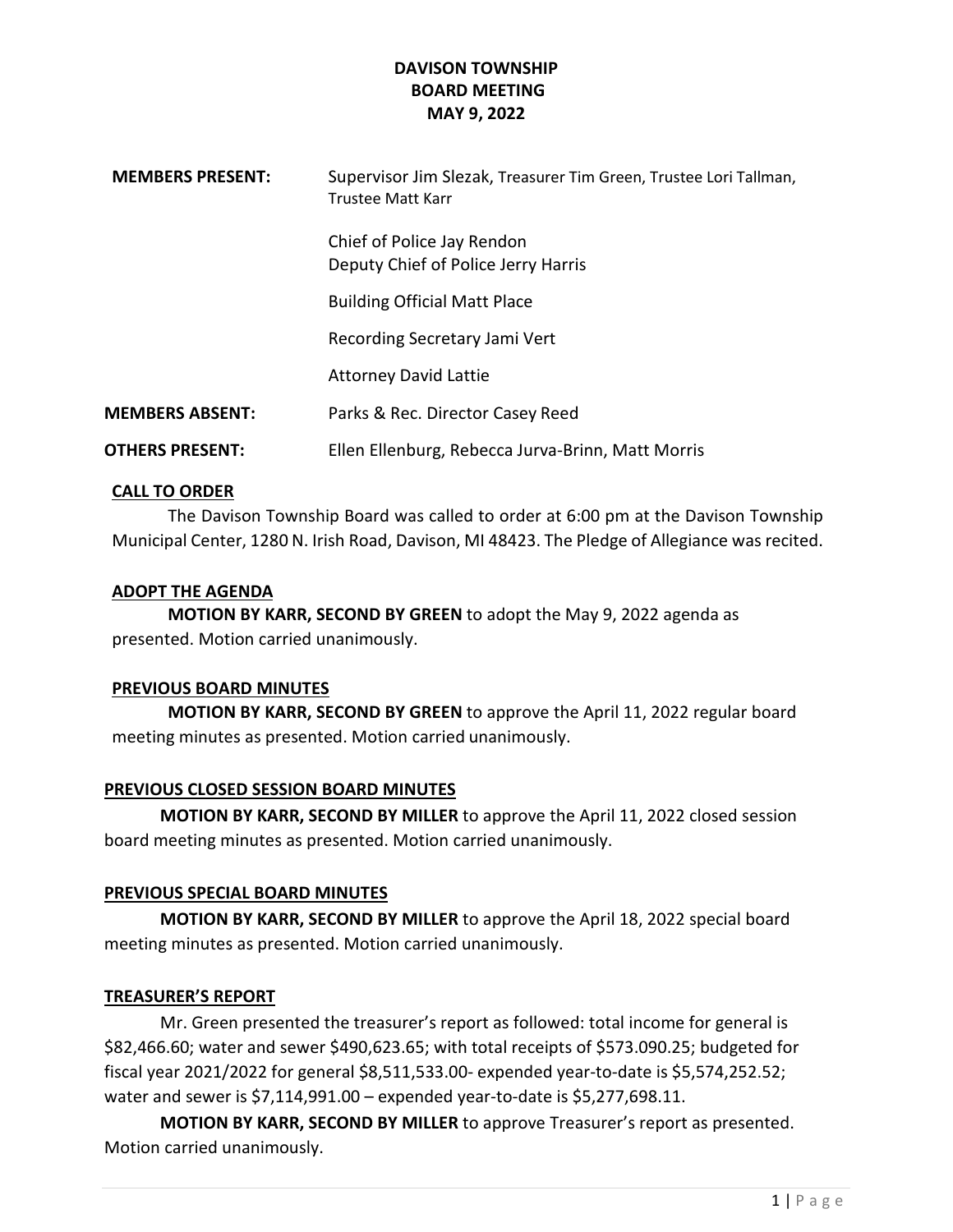#### APPROVE BOARD EXPENDITURES

 Mr. Slezak- need a motion to approve board expenditures in the amount of \$1,083,555.68 from 04/11/2022-05/08/2022.

MOTION BY KARR, SECOND BY GREEN to approve board expenditures as presented.

Tallman- why are the charges not detailed out for check number 79712?

Miller – do you know why Tim?

Green – no.

Miller – I will make sure they are next time.

Tallman – what is the trust A/C check number 79754 all about?

Miller – might be a CD that mature.

Tallman – no, these are bills paid out.

Miller – not sure.

Karr – can you check that out and find out what it is for?

Miller – I will check first thing in the morning.

Roll Call: Green – yes; Karr – yes; Miller – yes; Tallman – yes; Slezak – yes. Motion carried unanimously.

## UNFINISHED BUSINESS

Update on the AFC Home

Lattie – they chose to have an exemption that allowed up to four residents; Wayne County does not oversee that account; just received a copy of the license for up-to six residents; no requirement that a family member has to live there; overseen by the State; can remove from the agenda from this point on.

Tallman – did you communicate that with the residents in that community that you had been in contact with?

Lattie- I will double check to make sure that is communicated.

# DEPARTMENT REPORTS & INFORMATIONAL ITEMS

 Supervisor's Update- Slezak – Lapeer Road over pass will be closed starting May 11, 2022 until the end of June 2022; after that starting in July 2022 from Gale Road/Lapeer Road to C&L Ward will be closed for widening the lane and making a turn lane; Genesee County Road Commission said that we have some of the best roads in the county.

 Clerk's Update- Miller – first election got through; not looking forward to the August primary; day-to-day.

 Police Update- Rendon – in the process of finishing up a back ground check for a new police officer; hopefully in the next couple weeks it will be finished up; two more officers going to bike training.

Parks Update- Reed – No update/was not here.

 Building Update- Place- April we issued 28 building permits; a total revenue of \$1,299,793.00; total billed \$12,243.00; Dairy Queen should be breaking ground in the next couple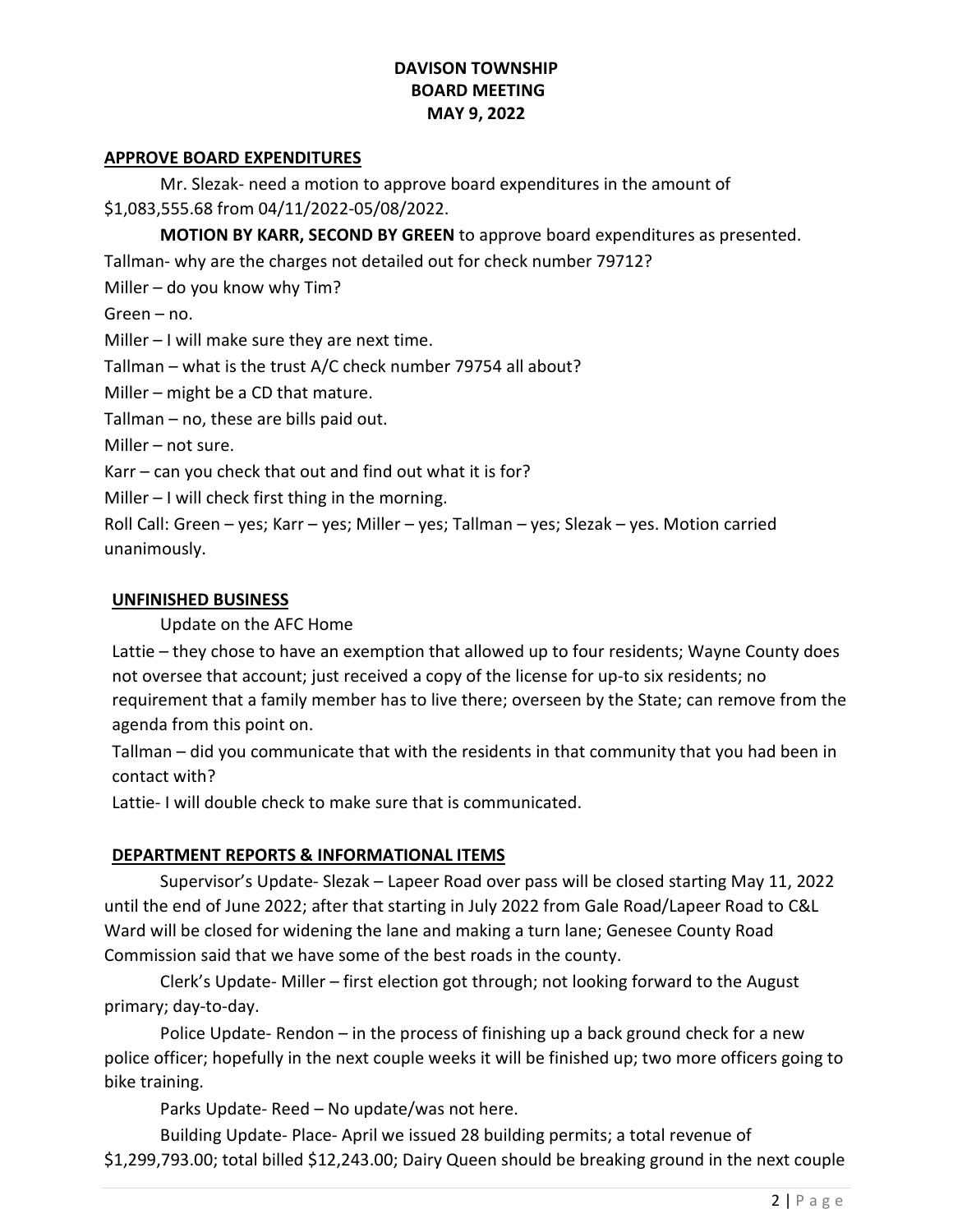weeks; new subdivision coming in the Township soon.

#### PUBLIC COMMENT

The public comment period opened at 6:15 P.M.

 Ellen Ellenburg – 2228 Buder Ave, Burton, MI – inherited the south-end of Davison Township as the third district since the redistricting of Michigan; proudly served the residents of the City of Burton for 9 years as a City Council woman; first time being in the Davison Township Building; looks forward to serving the new part of the third district.

 Rebecca Jurva-Brinn – 604 Westover Pass, Grand Blanc, MI – running for Circuit Court Judge; 16 years as a Genesee County Assistant Prosecuting Attorney; running to fill the seat of Judge Beagle; awarded for professional excellence from the Michigan State Police; prosecuted the guy who poisoned his wife's cereal with drugs.

 Matt Morris – 11490 E. Lippincott Blvd., Davison, MI – wanted to say that I am very pleased that the repeal of the ordinance 2010-22 is on the agenda; hopes it gets approved; reads the second amendment.

The public comment period was closed at 6:20 P.M.

#### NEW BUSINESS

## Repeal Ordinance NO. 2010-22

MOTION BY KARR, SECOND BY TALLMAN to approve the repeal of Ordinance NO. 2010- 22. Roll Call: Tallman – yes; Miller – yes; Karr – yes; Green – yes; Slezak – yes. Motion carried unanimously.

## Approve Aggregate Resurfacing Henderson Road from Lippincott Road to Atherton Road

MOTION BY GREEN, SECOND BY KARR to approve aggregate resurfacing Henderson Road from Lippincott Road to Atherton Road with our portion being \$25,080.69. Roll Call; Miller – yes; Karr – yes; Green – yes; Tallman – yes; Slezak – yes. Motion carried unanimously.

## Approve Zoning Permit Applications (Sheds)

 Place – there was a change in 2000 that stated shed under 200 square feet did not need a permit; since that was done there have been many problems with people putting them up and also putting them on other people's property; asking we do a zoning permit to alleviate any headache from that; hard time regulating; just had a case we went to court for this purpose.

 Miller – any shed will have to have a permit?; not attached is it just a rat wall? What about footing?

 Place – yes anything under 200 square feet; no footings required for anything under 600 square feet.

Tallman – get this up on the website; local newspaper; find a way to get the word out.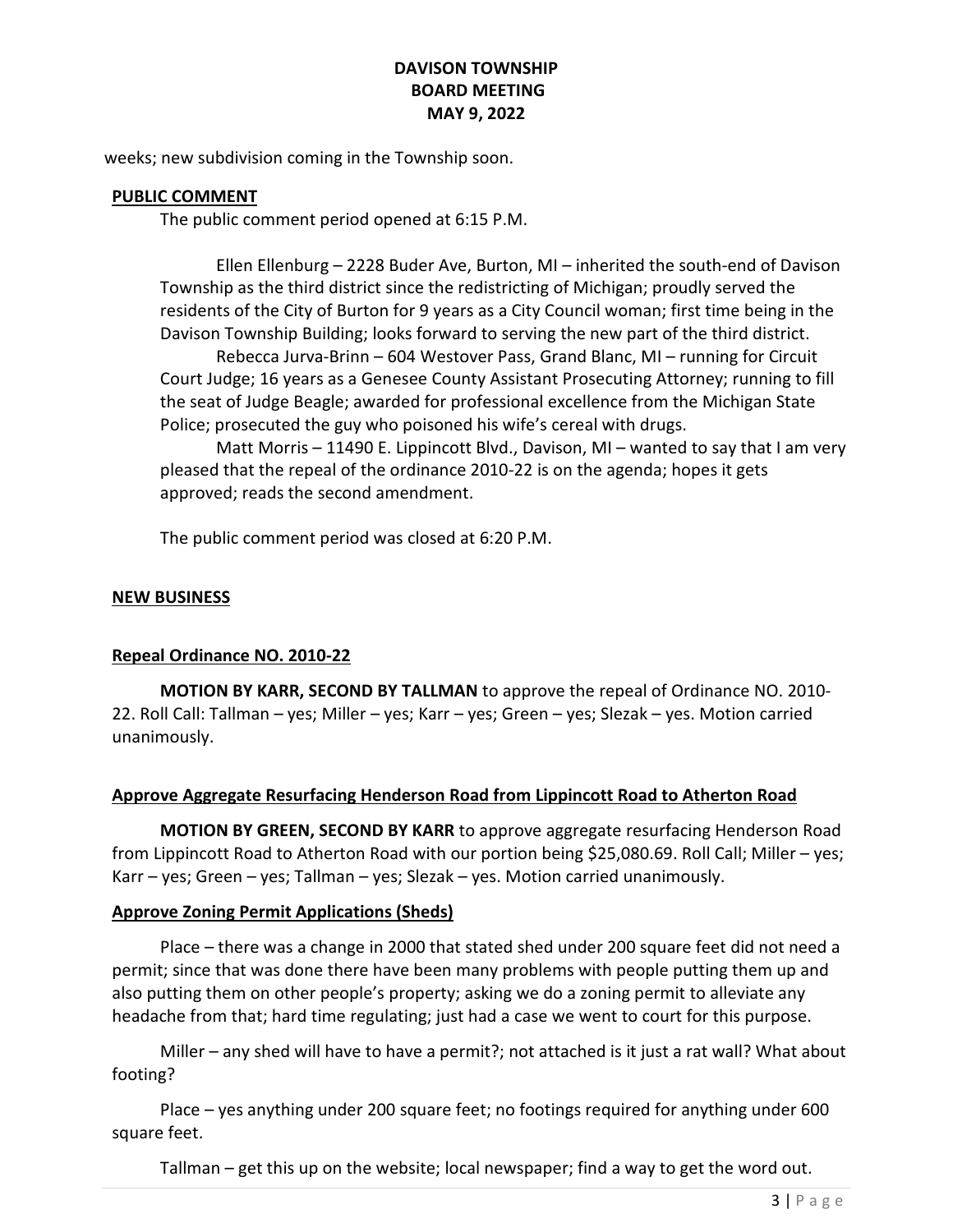Place – it will be posted and it will take 30-days to go into effect.

Karr – you have to get a permit if it is under 200?

Miller – anything.

Karr – zoning permit is required for anything under 200.

 Place – correct, anything over 200 will require a building permit; we don't allow sheds in a box here in the Township.

MOTION BY TALLMAN, SECOND BY MILLER to approve Zoning Permit Applications for sheds. Roll Call: Green – yes; Karr – yes; Miller – yes; Tallman – yes; Slezak – yes. Motion carried unanimously.

#### Purposed Budget Amendment

 Slezak – we had ordered a new truck over a year ago; last time we got to use the bid assist; this time we are not allowed to.

Tallman – who is using this one?

Slezak – code enforcement.

Tallman – we don't have one yet.

Slezak – hopefully soon.

 Miller – I kind of see the need for it, but echo Tallman on it getting a vehicle; in the past we have Ford Taurus that we use; have a hard time buying a new truck when we have the cars out there; timing is hurting; hold off until we get a code enforcement officer; we can utilize the money to some other department.

 Slezak – if we don't take this truck there is no guarantee we will get another one in a timely manner; it is not ideal to use a car for code enforcement; it was budgeted already to get another one.

 Place – there was two model numbers that came out that year; we have the model number that don't qualify for bid assist.

Slezak – if we would have known this, we would have budgeted a little more for it.

 Tallman – do you have any information on statics on far as many calls we are receiving from complaints since we switched.

 Place – since we don't have the code enforcement officer; I'm getting all the calls and with summer coming they are not going to slow down any.

 Miller – I have a problem with the complaint base; if your neighbor does not like you, you will get hit; but if your neighbor likes you, you could be violating the ordinance and not even knowing it.

 Slezak – it is when we go out; we had that same scenario that you just described and we had to ticket both; code enforcement will still go around; they are not going to wait for complaints.

Miller - that is my concern is if we are just waiting for calls to come in.

Tallman – is this vehicle just being used for code enforcement?

 Place – yes, or if the Township needs to use it for anything else; like the police have used our vehicles in the past.

Miller – this can be used to set up election precincts as well.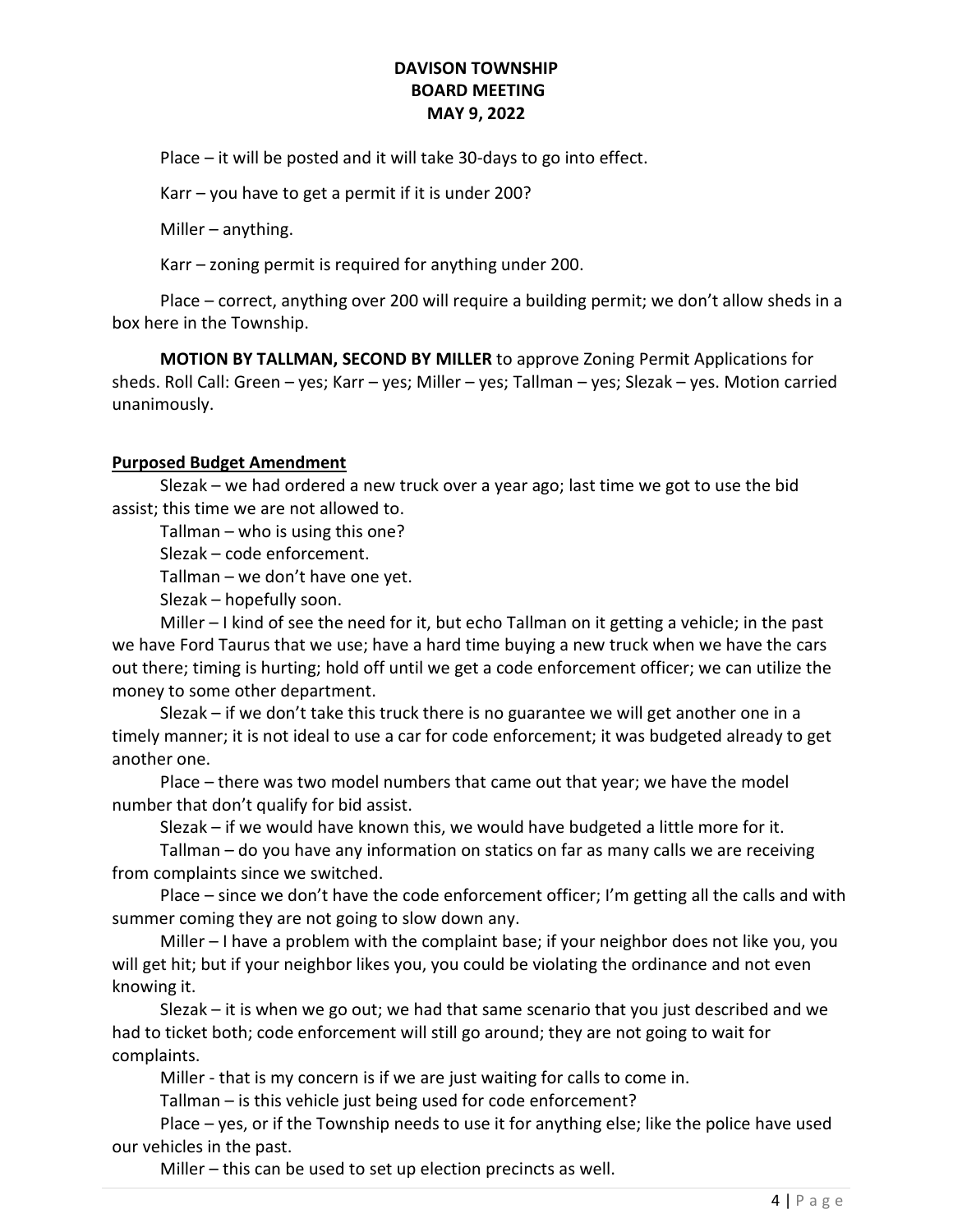Green – are we going to sell the Ford Taurus?

Place – yes.

Green – that could offset the \$9,500.00.

 Miller – if we get to that; in the past I have sold our vehicles in the past to Hank Graff; as long as the board agrees.

Lattie – we need to offer it for sale widely to everyone.

Miller – we should get more money as the used car sales are up.

 MOTION BY KARR, SECOND BY GREEN to approve the purposed budget amendment in the amount of \$9,500.00 to purchase the new truck. Roll Call; Green – yes; Karr – yes; Miller – yes; Tallman – yes; Slezak – yes. Motion Carried Unanimously.

## Possible Closed Session for Legal Opinion

 Lattie – I sent you legal correspondence; outlined a little bit on the lawsuit on the County Clerk and some local Clerks; if you want to discuss anything you will want to go into closed session; if you feel you got enough information that is okay too.

Slezak – I am good.

Green – you okay with that Pat?

Pat – I might have some concerns and can bring them up to Lattie at a later time.

 Lattie – when we get served; Pat is named because he is the Clerk of the Township; insurance will cover you and anyone else that works or the Township.

## Unfinished Business

 Miller – I will be coming to the board later; requesting we expand to 3 full-time in the Clerk's department; their job descriptions will be as followed: Accounts Receivable/Payroll, Insurance/HR and Elections/FOIA coordinators; eliminated the part-time election person; my Chief Deputy Clerk (Alma Gay) will be retiring at the end of June 2022 or will stay on until the end of July 2022 if required for the training of the new employees; I have a person that has expressed interest in coming to Davison Township as the Elections/FOIA Director, she is currently working as the Clerk in Howell and was the Deputy Clerk of Mundy Township for 5 years; she is looking to work closer to home and has expressed a strong desire to gain employment at Davison Township; she volunteered her time at no cost and did so to help me with the last election (May  $3^{rd}$ ); as the Township has grown so have the needs of the Clerk's Department to keep up with all the requirements associated with the Clerk's Department; without this additional help in the Elections Department, I feel I won't be able to pull off the August Primary and November General Elections; I just got trained myself and now trying to train the new employees; this Saturday I have to train all my electoral inspectors; I have already hired this person as a consultant to help me with the training and recertification of all my election inspectors that I have to complete by May 31, 2022; I believe that the funds we received during the pandemic (ARPA Funds) could be used for this position as I am creating a Special Department to solely handle election integrity and security; which is a big human cry today; as upcoming elections get nearer, I won't be able to obtain knowledgeable helps as all Clerk's will be running their own elections; like I said I have not had formal conversation with this person on compensation; when that transpires I will come back to the board; we definitely need someone that is knowledgeable about elections; Clerk's department will expand; as to Alma will stay on as